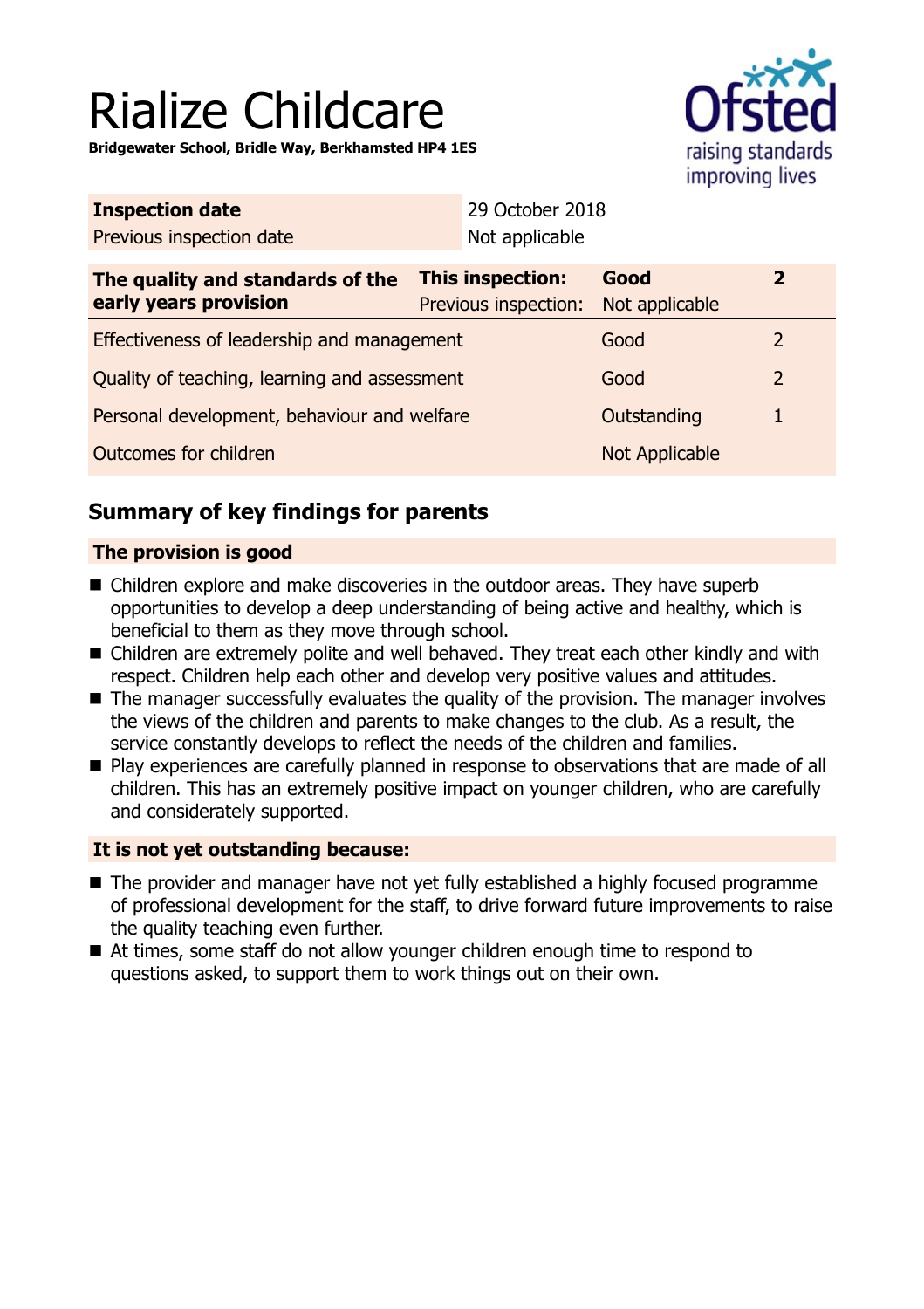# **What the setting needs to do to improve further**

# **To further improve the quality of the early years provision the provider should:**

- focus more precisely on developing a targeted programme of professional development to help ensure that high-quality teaching practice is sustained and consistently improved upon
- $\blacksquare$  provide enough time for children to answer questions, to support them to think and solve problems in their own time.

## **Inspection activities**

- The inspector observed activities and the interactions between the staff and children.
- $\blacksquare$  The inspector spoke to the manager, staff and children at appropriate times.
- $\blacksquare$  The inspector carried out a joint observation with the manager and discussed the activities provided.
- $\blacksquare$  The inspector held a meeting with manager and deputy manager. She looked at relevant documentation and evidence of the suitability of staff working in the club.
- $\blacksquare$  The inspector took account of the views of parents and spoke to some parents.

#### **Inspector** Anahita Aderianwalla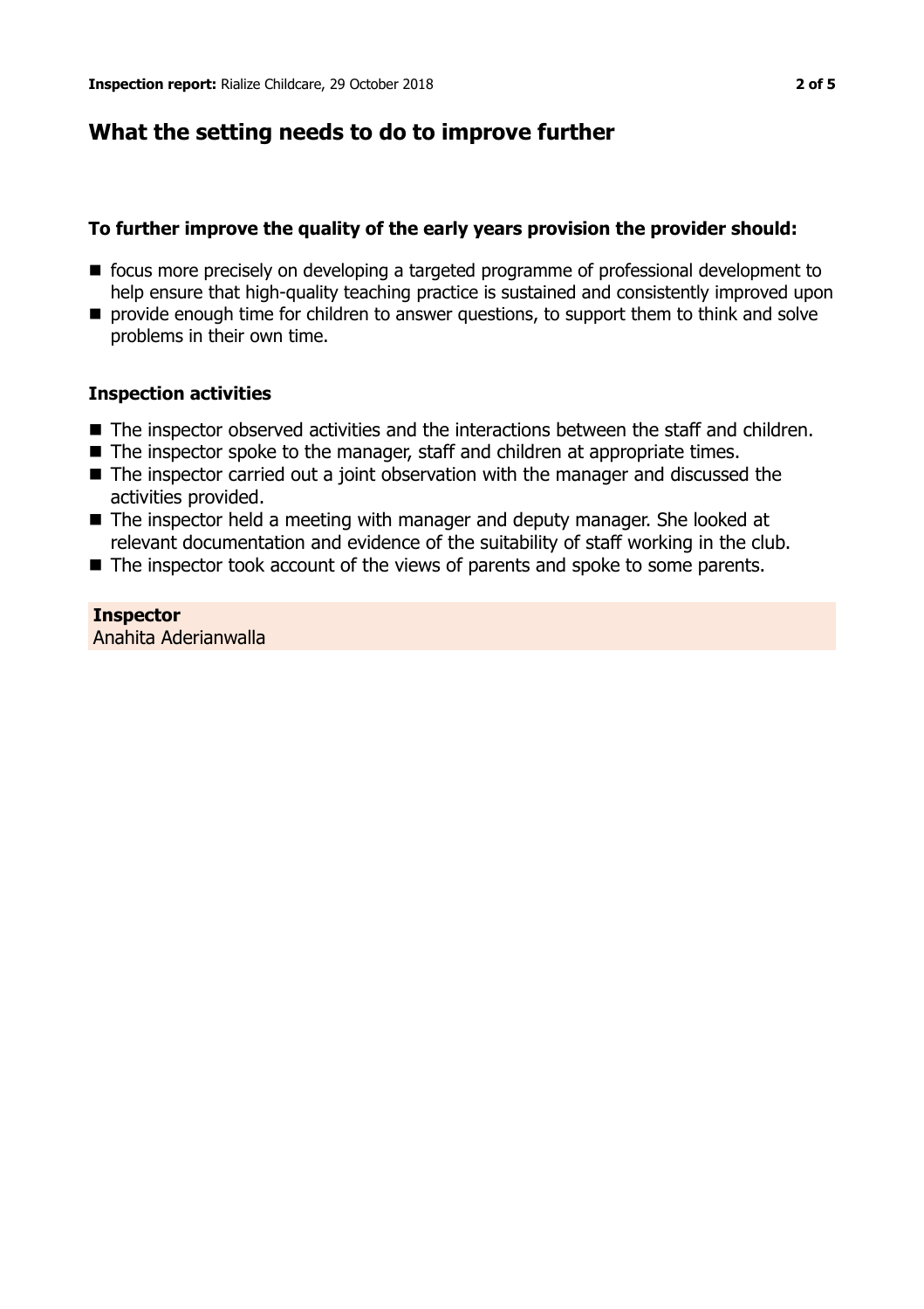# **Inspection findings**

## **Effectiveness of leadership and management is good**

Safeguarding is effective. Staff understand child protection issues and take their responsibilities seriously. The premises are well maintained, safe and secure. Staff are vigilant of children at all times. They complete detailed risk assessments to identify and minimise potential hazards to children. The management team follows robust recruitment procedures to help ensure staff are suitable for their roles. Staff complete induction training and regular supervision meetings. Staff maintain good levels of communication with parents. They keep parents regularly informed about what children do and enjoy at the club. Partnerships with schools are good. There are very effective methods to share information, which helps to support continuity of care and education for children.

# **Quality of teaching, learning and assessment is good**

The manager and her team work together to provide exciting experiences for children. For example, children cut and scoop out the pulp from large pumpkins. Staff help them to use their hands and various scoops, as they talk about the colours and texture and count the number of seeds. Children are very well supported by staff, who work hard to provide activities that are in line with children's interests. For example, children draw on large pumpkins using felt pens and stencils and make spiders and pom-poms from various craft resources. Staff support children to build imaginary houses using toys bricks and sand after reading their favourite stories. Staff gather observations and photographic evidence of children's achievements and share these with the school staff, who feed them into their systems of assessment. Therefore, children benefit from a joined-up approach to their care and learning needs.

## **Personal development, behaviour and welfare are outstanding**

Children are extremely excited and happy as they play. The exceedingly stimulating outdoor areas create an immediate sense of wonder and excitement, and children are very active in their discoveries. They benefit from lots of fresh air and physical play, and eat a healthy assortment of fruits. Children enjoy using real knives in the forest school, making dens and collecting leaves and twigs for their craft projects. Staff treat children with great understanding and they listen extremely carefully when children speak. Children's ideas are taken seriously. For example, children find leaves and staff help them think about what trees they might have come from. They make choices and are encouraged to work independently when they are self-selecting their chosen activities. Children benefit from a deeply embedded key-person system that helps them feel extremely valued, happy and settled. This promotes children's exceptionally high levels of confidence and self-esteem.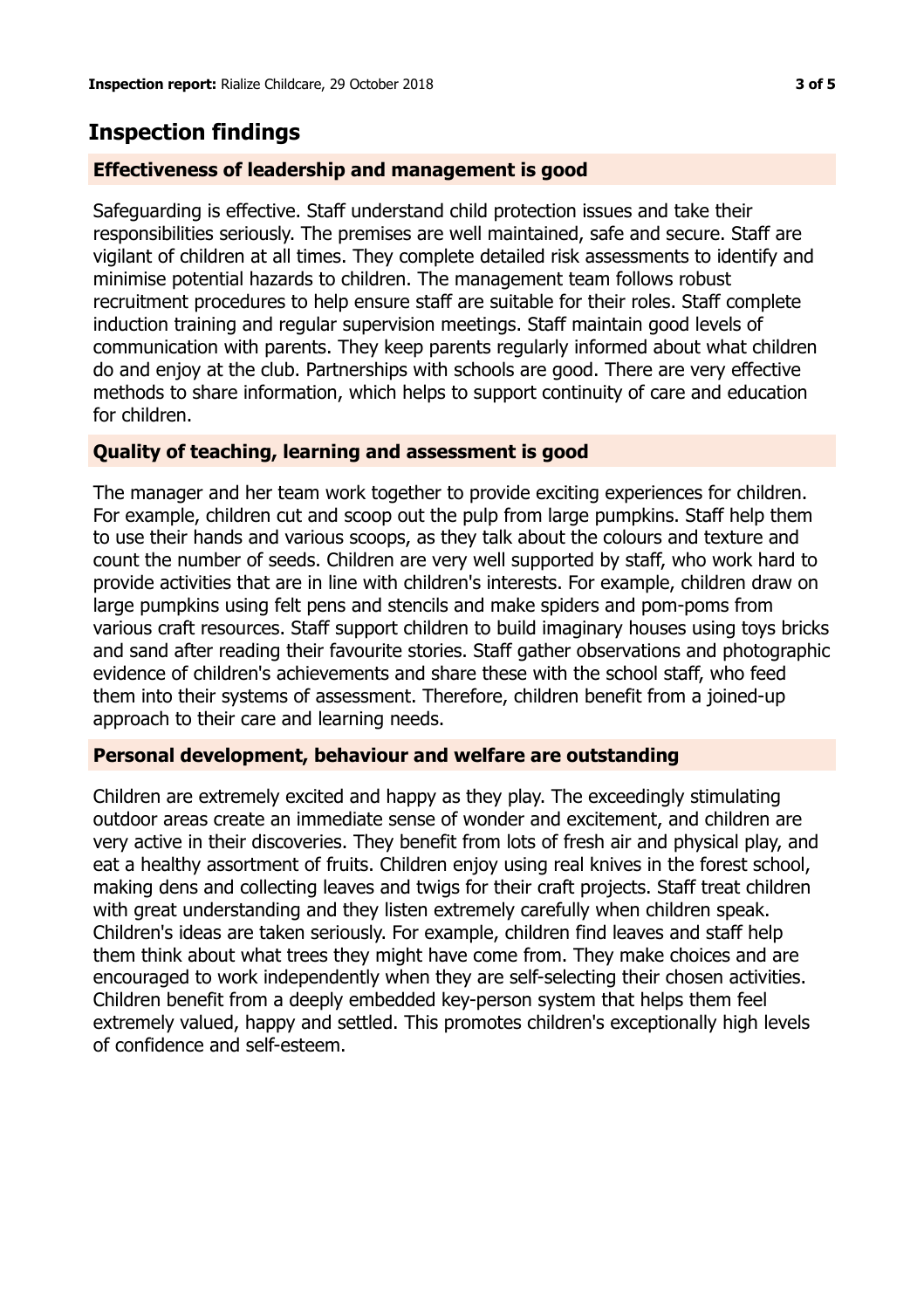# **Setting details**

| Unique reference number                             | EY537005                                                                             |  |
|-----------------------------------------------------|--------------------------------------------------------------------------------------|--|
| <b>Local authority</b>                              | <b>Hertfordshire</b>                                                                 |  |
| <b>Inspection number</b>                            | 10067444                                                                             |  |
| <b>Type of provision</b>                            | Out-of-school day care                                                               |  |
| <b>Registers</b>                                    | Early Years Register, Compulsory Childcare<br>Register, Voluntary Childcare Register |  |
| Day care type                                       | Childcare on non-domestic premises                                                   |  |
| Age range of children                               | $4 - 8$                                                                              |  |
| <b>Total number of places</b>                       | 36                                                                                   |  |
| Number of children on roll                          | 103                                                                                  |  |
| <b>Name of registered person</b>                    | Rialize Childcare Partnership                                                        |  |
| <b>Registered person unique</b><br>reference number | RP900423                                                                             |  |
| Date of previous inspection                         | Not applicable                                                                       |  |
| <b>Telephone number</b>                             | 07980305188                                                                          |  |

Realize Childcare registered in 2016. It operates from in Berkhamstead in Hertfordshire. The after-school club employs 13 members of childcare staff. Of these, one holds a qualification at level 6 and four hold level 3. The club opens Monday to Friday from 7.30am to 8.30am and from 3pm until 6pm, during term time. During the school holidays it operates from 7.30am to 6pm.

This inspection was carried out by Ofsted under sections 49 and 50 of the Childcare Act 2006 on the quality and standards of provision that is registered on the Early Years Register. The registered person must ensure that this provision complies with the statutory framework for children's learning, development and care, known as the early years foundation stage.

Any complaints about the inspection or the report should be made following the procedures set out in the guidance Complaints procedure: raising concerns and making complaints about Ofsted, which is available from Ofsted's website: www.ofsted.gov.uk. If you would like Ofsted to send you a copy of the guidance, please telephone 0300 123 4234, or email [enquiries@ofsted.gov.uk.](mailto:enquiries@ofsted.gov.uk)